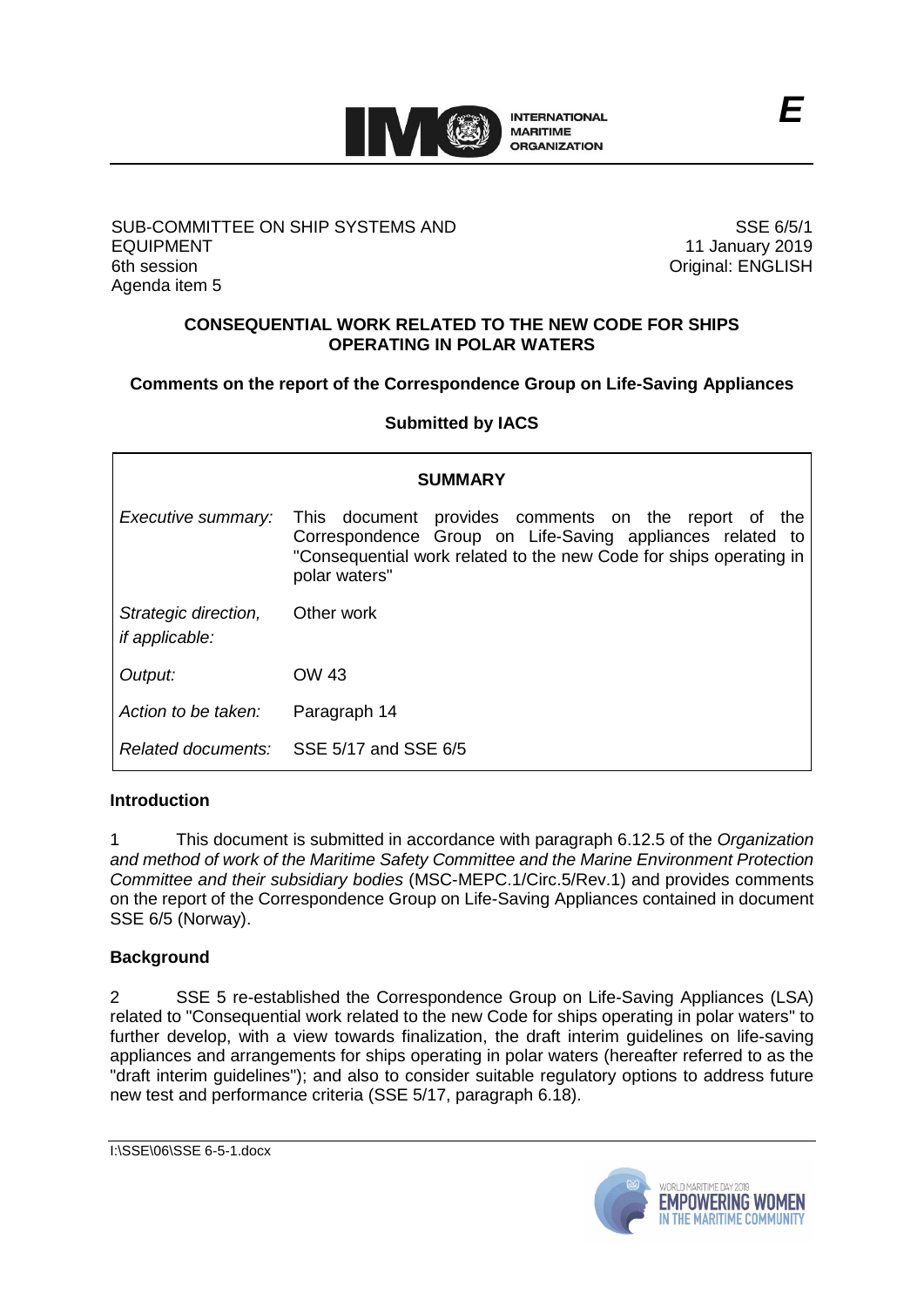3 IACS participated in the work of the Correspondence Group and would like to extend its deepest appreciation to the coordinator and the other participants for the constructive discussions in the Group. However, IACS does have some comments on document SSE 6/5 and the proposed text in annex 1 to that document, as discussed below.

# **Discussion**

4 Regarding paragraph 14 of document SSE 6/5:

"With reference to sub-paragraph .2 of the ToR, the recommendation of the Group was that the draft interim guidelines be finalized at SSE 6",

it is the view of IACS that the draft interim guidelines need to be further reviewed. Indeed, IACS notes that in the Correspondence Group's report a number of issues are identified that remain to be resolved. Consequently, IACS supports the establishment of a working group at SSE 6 to further consider this issue, including the development of outline headings of the polar survival quidance.

5 IACS considers that most of the numerical values, such as the calorific values for food rations, width of survival craft seats, long-term  $CO<sub>2</sub>$  levels in survival craft, etc., which will be needed by designers, operators and Administrations, should be justified and finalized only after completing scientific studies or research. Therefore, IACS considers that in the event that it is not possible to provide a scientific justification for whatever reasons, then the development of some principles for deciding numerical values in IMO instruments, without carrying out relevant scientific studies or researches, will be necessary.

6 Regarding the application to new and existing ships, IACS considers that as the Polar Code is applicable to both new and existing ships, then these draft interim guidelines should also apply to new and existing ships.

7 Regarding the capacity of survival craft, IACS notes that the capacity of survival craft and how much additional space is needed to ensure survivability were discussed in the Correspondence Group and different values were proposed. One proposal was to reduce the capacity by a fixed percentage, e.g. 20%. However, it has not been justified that 20% is the correct value and the number may be different if the expected time before rescue is more than five days. It is also noted that the Group agreed that further research was necessary in this regard. IACS considers that the draft interim guidelines proposed in annex 1 to document SSE 6/5 represent a reasonable interim solution, which will not interfere with the design of existing survival craft. IACS supports a proposed reduction in capacity by 20% but suggests that, at the same time, a larger seat width of 530 mm to accommodate people in polar clothes and immersion suits be stipulated.

8 Regarding the "heat loss/body core temperature" issue, IACS would prefer a minimum inside temperature of 10°C to be recommended. This, taken together with internal heaters, polar clothing and any structural insulation, should mean that the core body temperature can be maintained until the time of transfer of persons to a rescuing vessel and before the onset of hypothermia.

9 The understanding of IACS is that the maximum expected time before rescue has to be determined by the operational assessment (Polar Code, part 1-A, section 1.5) for each vessel. The maximum expected time before rescue is therefore different for each vessel and will be route specific, based on factors, such as ice class, seasonal changing of ice strength, icebreaker support, ice type, thickness and concentration. As per the definitions in the Polar Code, IACS proposes to use the term "maximum expected time of rescue" in the draft interim guidelines, rather than "expected time of rescue".